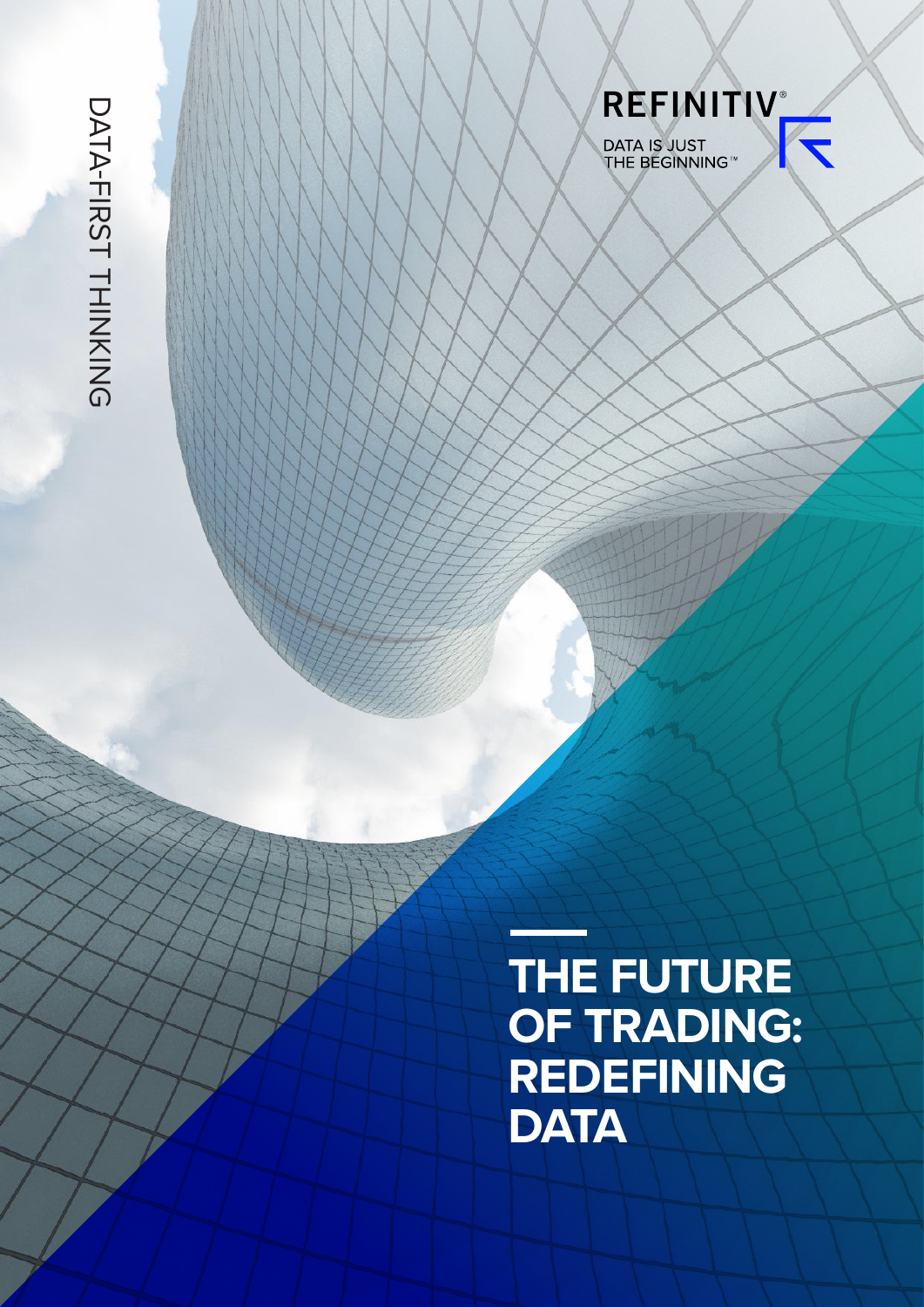# **85%**

of market participants plan to increase their spending on data management in the next 3-5 years.

### **EXECUTIVE SUMMARY**

With more information available than ever before, traders are not only expected to find the right data but also make sense of—and ultimately act on—it. Add in unstructured data, the explosion of alternative data, and the need to be sure you're getting information you can trust and an already daunting task becomes even more complex.

While our first *Future of Trading* report examined technology, this second report explores the data that keeps markets moving. Learn why 85% of those surveyed plan to increase their spending on data management in the next 3-5 years, and gain a deeper understanding of how that will change future workflows.

We now invite you to read the 'The Future of Trading: Redefining Data.' Kevin McPartland, Head of Market Structure & Technology at Greenwich Associates, discusses findings from an online survey of 107 market professionals, globally, which were analyzed by firm type, region and generation.

**2**

We look forward to sharing these findings and others as we continue to give you a glimpse into the desk of the future. This includes our final report, which will explore how relationships between trading professionals are evolving.



**Michael Chin** Managing Director and Global Head of Trading Proposition, Refinitiv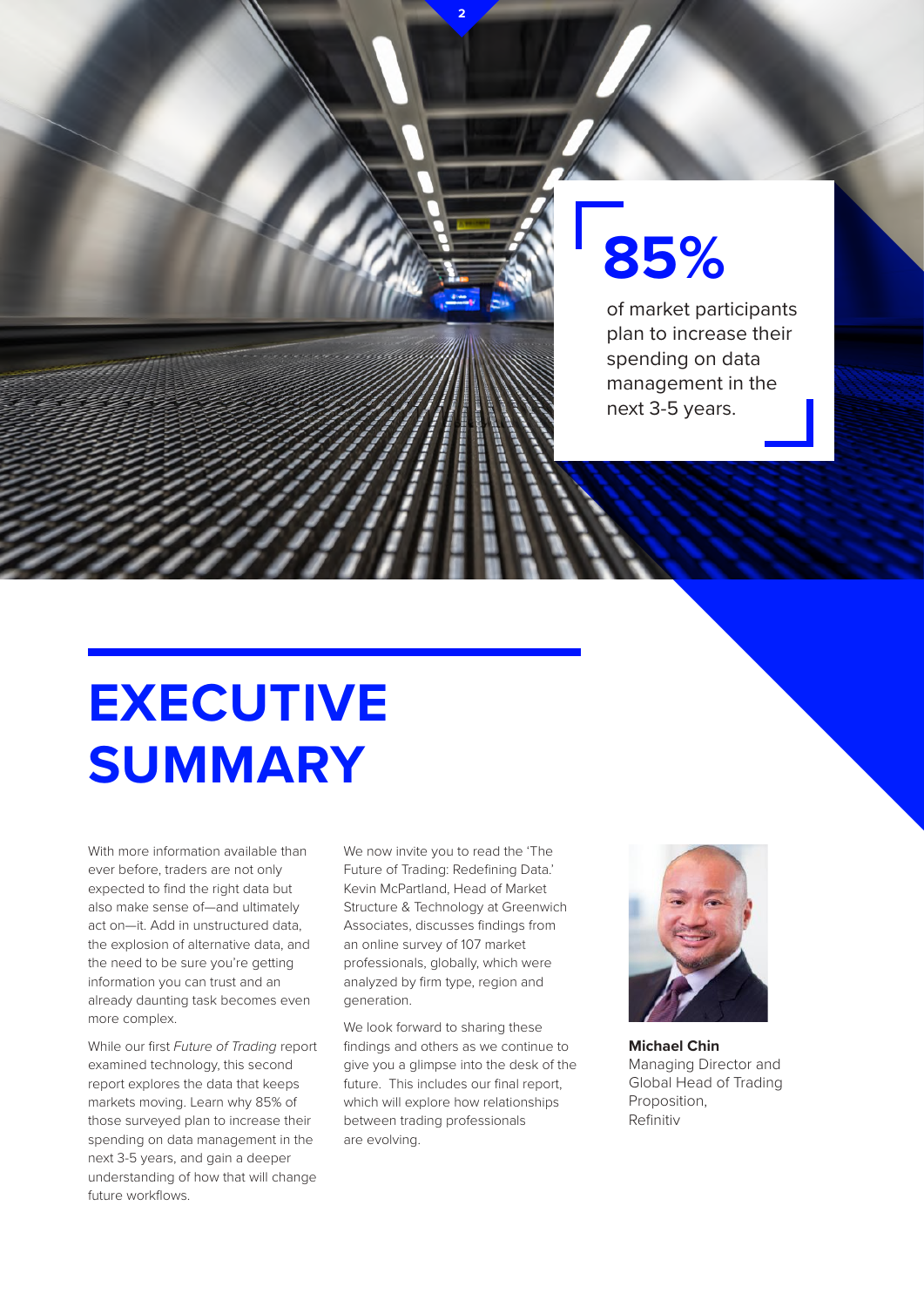## **INTRODUCTION**



he future of trading is rooted in data.

On one hand, this is nothing new. Trading

has always been about information. Those with the best information and the wherewithal to use it are the most successful. The quantity, source and form of the information has, of course, changed over the last century. A printed newspaper delivered by horse has been replaced with depth-of-book data delivered by low-latency microwaves but information is still king.

On the other hand, both the availability of data and the growth of the tools to use it have changed everything. The research in [Part 1 of this Future of](https://www.refinitiv.com/en/resources/special-report/automation-trading-and-future-technologies?utm_source=Social&utm_medium=Blog&utm_campaign=166878_2019GlobalFutureOfTrading&utm_term=&utm_content=FutureOfTradingPart1&referredBy=&elqCampaignId=8964)  [Trading series](https://www.refinitiv.com/en/resources/special-report/automation-trading-and-future-technologies?utm_source=Social&utm_medium=Blog&utm_campaign=166878_2019GlobalFutureOfTrading&utm_term=&utm_content=FutureOfTradingPart1&referredBy=&elqCampaignId=8964)² showed that market participants believe artificial intelligence (AI) will have the biggest impact in the next three to five years. The deployment of true AI, whether machine learning

or one of its other permutations, is possible only with—you guessed it—data.

**3**

Given that, 85% of the banks, investors and capital markets service providers in our study stated that they plan to increase their spending on data management technology in the next three to five years. This includes everything from cloud storage environments to data lakes to real-time market data management tools. Putting in place the technology, workflows,

compliance, and analytics tools needed to action data is increasingly more challenging than finding the needed data in the first place. This also explains why data analysis is seen as the most important skill needed to work on a trading desk going forward and, furthermore, why 57% of capital markets professionals expect to spend more time analyzing data going forward. This trend is driving the rise of quants and traders who can code – a trend we'll examine in the next report in this series.

#### **INVESTMENT IN DATA MANAGEMENT TECHNOLOGY IN NEXT 3–5 YEARS**



### Methodology

Exchange/Trading venue

**Other** 

In April 2019, Greenwich Associates conducted an online study with 107 capital markets professionals globally. The study examined the technology trends, the data explosion and the skills required to be successful in capital markets in the future.



Gen Xers (1965-1979)

47%

1%

Baby boomers (1946–1964)

Silent generation (1945 and before)

27%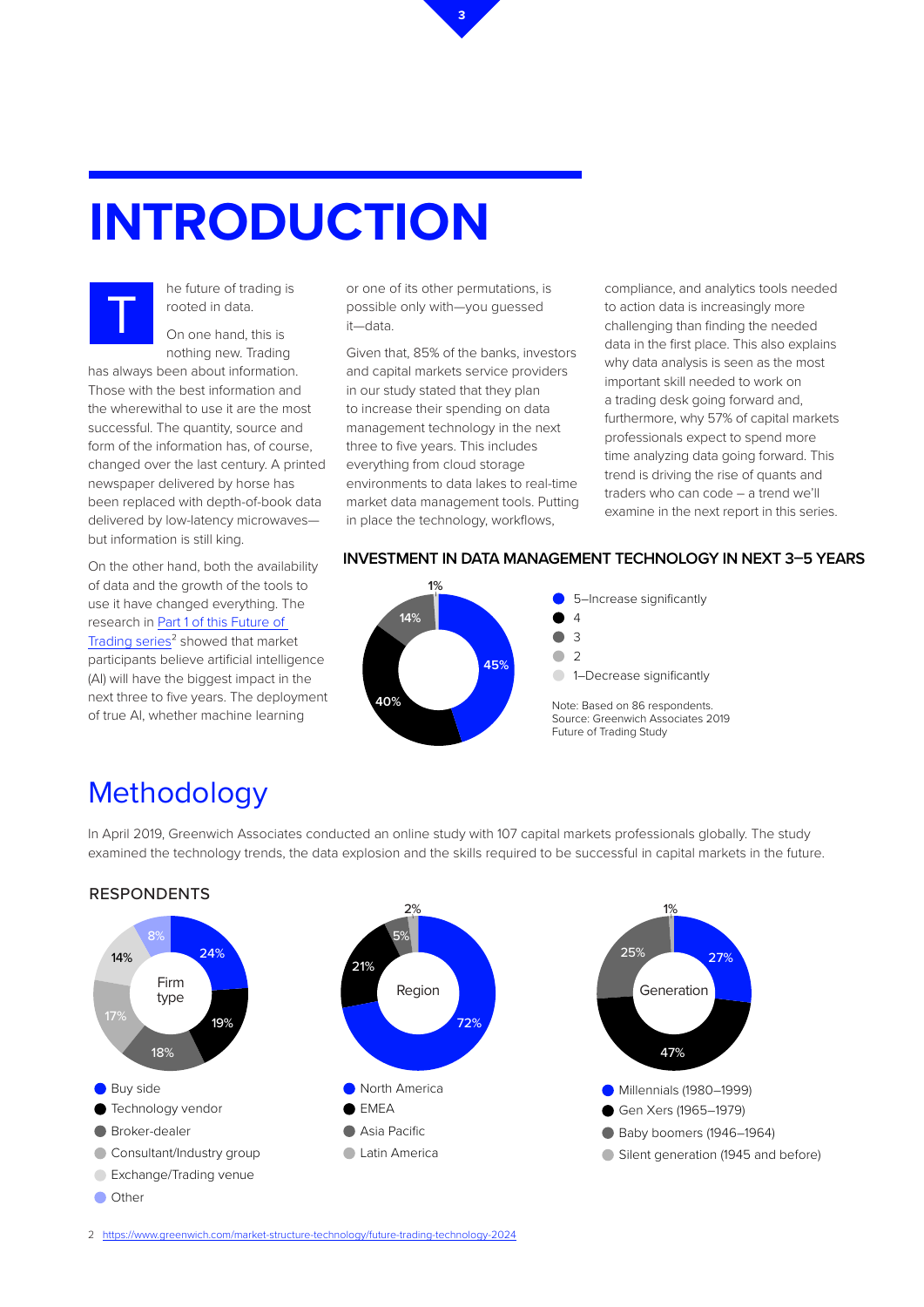

Spending more time with data will mean different things to different people and firms. Sell-side trading desks will examine customer trading patterns more systematically to help with relationship management, use execution algorithms that include an AI component to source liquidity, and digitally communicate with clients even more than they do today (which also results in new data to be analyzed for future interactions). Asset managers

and hedge funds, which are already up to their necks in data, will continue their focus on finding investment opportunities, more accurately pricing illiquid assets and managing all forms of risk. To that point, and as examined in **previous Greenwich** [Associates research](https://www.greenwich.com/benefits-and-future-quantitative-investing)<sup>3</sup>, quantitative analysis will continue to permeate even fundamentally driven funds, with "quantimental" increasingly becoming the way forward.

Data analysis is seen as the most important skill needed to work on a trading desk going forward.

#### **EXPECTATIONS FOR CHANGES IN TIME SPENT ON DAY-TO-DAY ACTIVITIES IN NEXT 3–5 YEARS**



Note: Based on 107 respondents. May not total 100% due to rounding. Source: Greenwich Associates 2019 Future of Trading Study

#### **IMPORTANT TRADING DESK SKILLS IN NEXT 3–5 YEARS**



Note: Based on 107 respondents.

Source: Greenwich Associates 2019 Future of Trading Study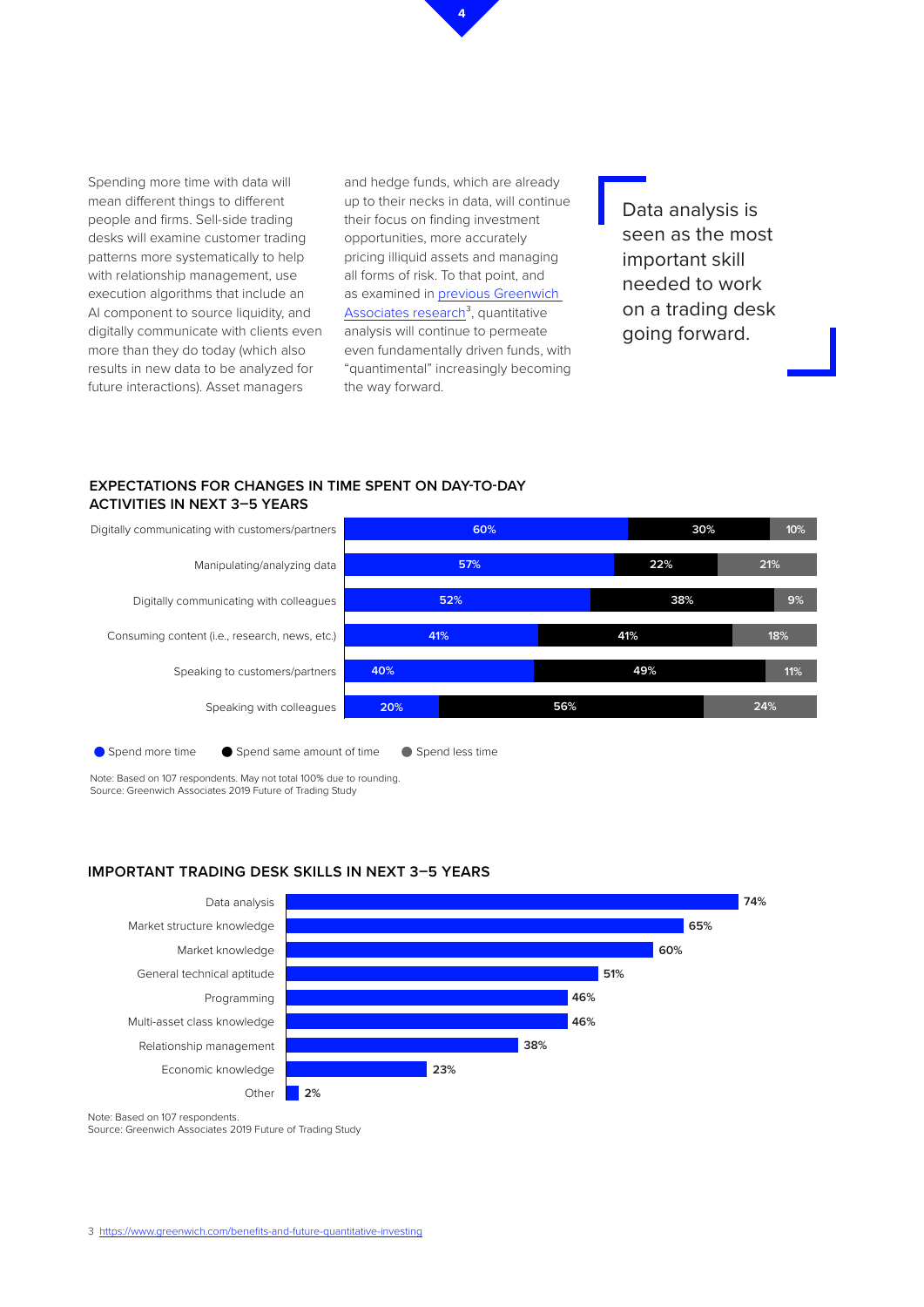

#### **MOST USEFUL INSIGHTS EXPECTED FROM DATA/ANALYTICAL TOOLS IN NEXT 3–5 YEARS**



And for everyone else—exchanges, trading venues, technology and data providers—productizing the data they already have, determining what new sources of data can be added to those products and using data to support their internal business objectives will all be in focus. The bottom line for trading and trading-related businesses in 2024—everyone needs a data strategy.

The bottom line for trading and tradingrelated businesses in 2024—everyone needs a data strategy.

### Defining Market Structure Knowledge

#### Market structure knowledge was seen as the second most important skill for traders in the future, behind only data analysis. But what does that really mean?

At Greenwich Associates, we define market structure as "the impact of regulations, technology innovation and behavior changes on the market and its participants." In practice, this means that traders need to understand how current regulations, technology and behaviors impact trading and how proposed or expected changes to any or all of those things could impact their business.

For instance, if a customer calls and asks why their buy order for a U.S. equity was executed on a certain exchange or at a certain price, the broker-dealer needs to understand the nuanced details of order-routing requirements and the rules of each individual exchange or trading venue. And in a market with over a dozen places to trade, this is no small feat.

Looking forward, while technology certainly will continue to streamline trading, in many ways it will make it more complex and harder to understand—particularly when things go wrong. As such, understanding how the market works is more critical than ever.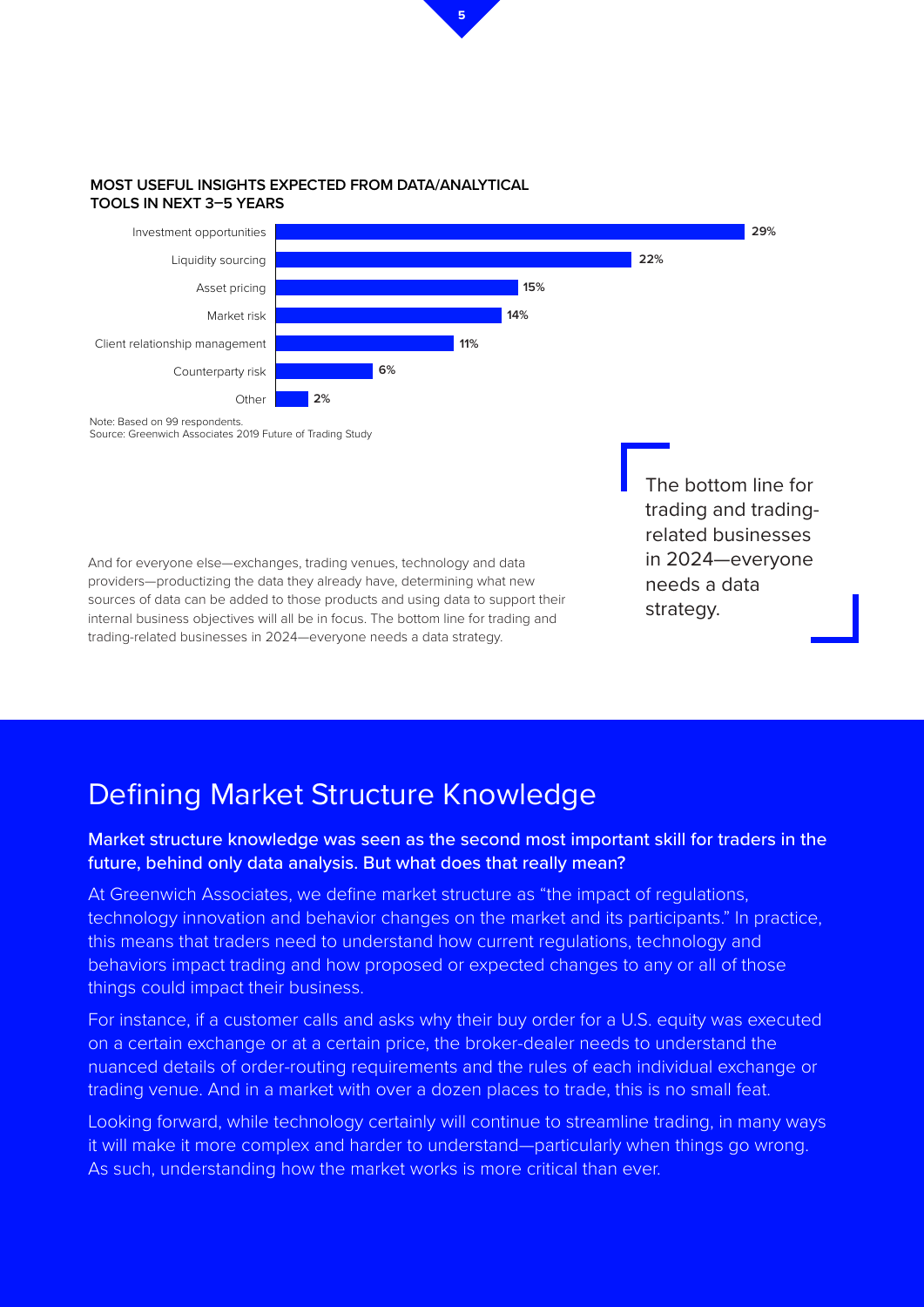

### **DEFINING DATA WITH A TRADING MINDSET**



ata is a blanket term than encompasses an increasingly wide range of information utilized

by capital markets firms. Market data is well known and broadly used by these firms and includes prices at which securities/instruments can be bought or sold and details of recently completed transactions. It also includes reference data, which provides detailed information about individual securities, instruments and counterparties. It is impossible to trade in institutional markets without access to high-quality market and reference data for the market in which you

are trading: Think stock prices and corporate bond terms.

Market participants, particularly traders, still believe in the increasing value of market data in particular, with direct feeds growing in importance over consolidated feeds. The quantity and velocity of market data will continue to grow alongside trading volumes and the number of tradeable instruments, while tolerance for errors and acceptable latency for delivering that data will drop. As such, large investments in market data infrastructure by those up and down the value chain must continue for the foreseeable future.

# **95%**

of respondents believe alternative data will become more valuable to the trading process in the next three to five years.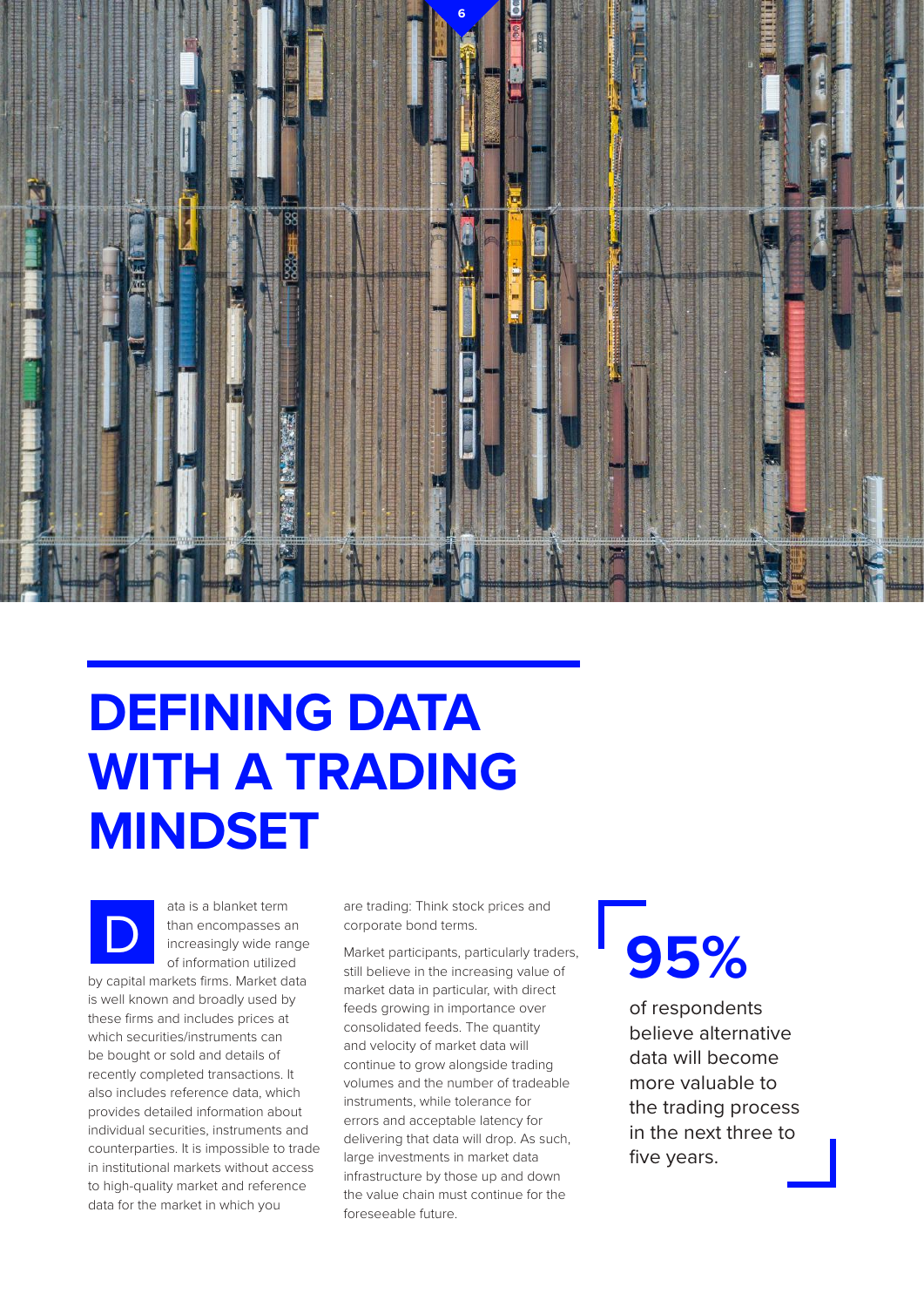

#### **ANTICIPATED VALUE OF DATA TYPES TO THE TRADING PROCESS IN NEXT 3–5 YEARS**



Note: Numbers in parentheses represent respondents. Source: Greenwich Associates 2019 Future of Trading Study

Looking forward, such data, while critical and complex, will feel increasingly commoditized to market participants who see value in datasets that until recently were either nonexistent or hugely underutilized. An overwhelming 95% of respondents believe alternative data will become more valuable to the trading process in the next three to five years. Alternative data includes data that may provide trading or investing signals once analyzed alongside market movements but has not been considered relevant to trading or investing until recently. A common example is the use of mobile phone GPS data to gauge foot traffic at a specific retailer in an effort to predict revenue changes.

[Greenwich Associates research in the](https://www.greenwich.com/equities/buyers-guide-alternative-data)  first quarter of 2019<sup>4</sup> found that the financial services industry is spending \$300 million on alternative data, not including the cost of analytics tools,

cloud computing environments and the other elements needed to put that data to work. While nothing to sneeze at, our data shows that spending here still pales in comparison to the \$1.4 billion spent annually on consolidated market data feeds and the \$17 billion buy-side trading desks spend on technology overall each year. We believe this points to a strong uptick in spending on alternative data in the coming years.

The use of alternative data in trading and investing is not just another passing fad—more proof that spending can only increase. Not only does the world produce data in ways we never would have imagined before, but now market participants also have the tools they need to make sense of what is often unfathomable amounts of completely unstructured information. Using the aforementioned mobile phone GPS example, only with the tremendous storage and compute

power provided by the cloud and the use of AI to continuously examine the data can investors make sense of the movements of hundreds of millions of people in real time—and then invest accordingly.

Lastly, alternative data is only useful if traders and investors trust the source and the quality of the data is verifiably high. Execution algorithms can automatically execute trades based on what they "see" in the market, but risk managers will never allow such automation based on data from a questionable source. The entry of several large fintech firms into the space has further legitimized even the most unique and unstructured data. That, of course, is no guarantee that money-making correlations can be found in every new data set; but it does instill confidence in the market that the data is trustworthy and accessible.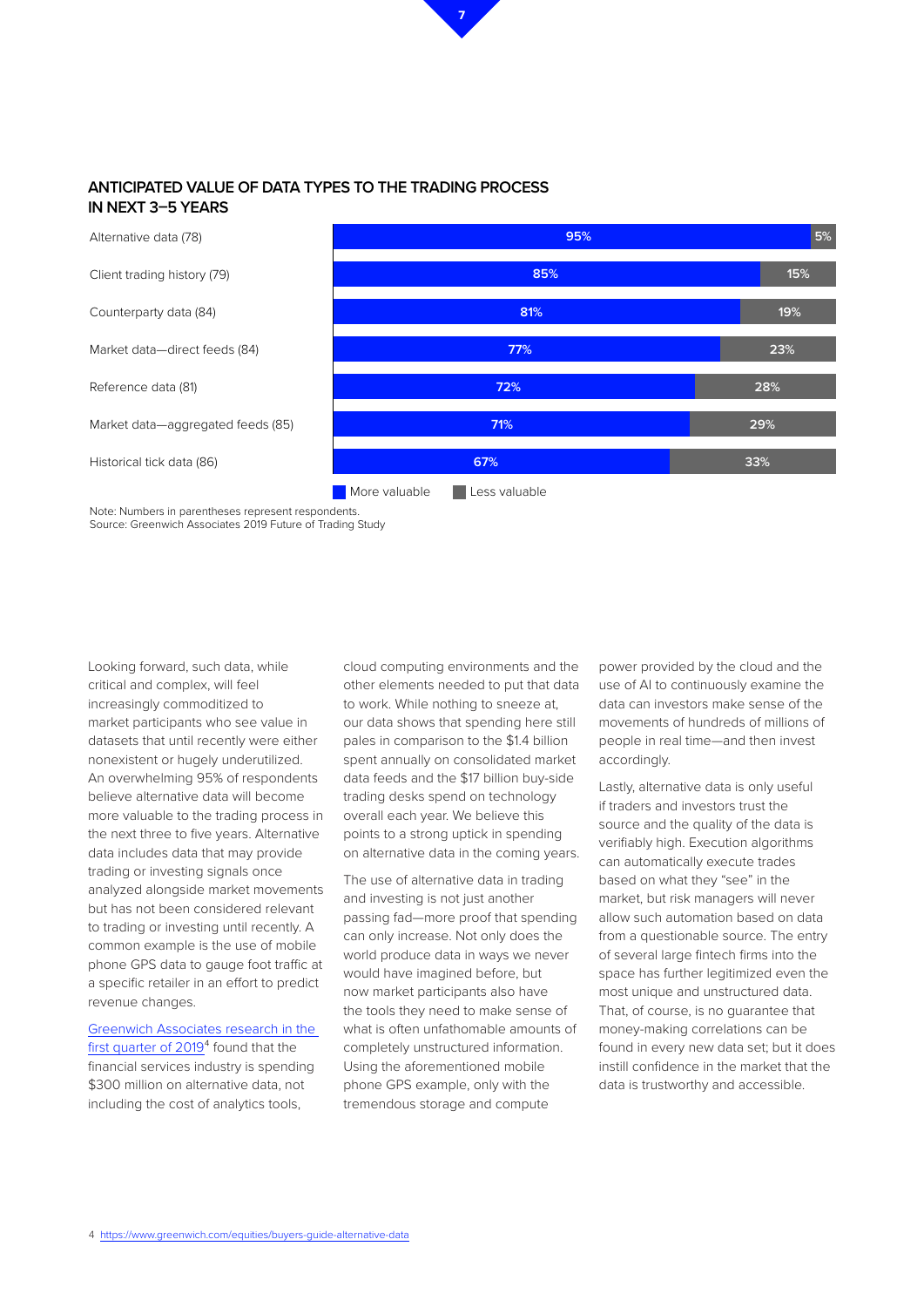# **74%**

of market participants believe data analysis will be the top skill needed on the trading desk in 3-5 years.

### **MORE THAN CRM**

he value of a client's trading history is also expected to grow. This data isn't hard to find—

every bank has it. The expected increase in "communicating digitally with customers" will only increase its availability. But putting this data to work is non-trivial.

T

In the past, client trading history would include only client orders that were ultimately executed by the desk. Calls and emails that didn't lead to real business were often lost and/or forgotten. Today, the same tools used for analyzing unstructured data are being applied to every single client

interaction, not just those that led to concrete business. Phone calls are run through natural language processing (NLP) engines to determine sentiment and to look for key words. Electronic requests for quote are stored even when the trading desk loses the order. Every major and minor news story from around the world can be rapidly checked against client portfolios and past indications of interest to automatically generate trade ideas that would have been impossible to unearth without the computer's help.

**8**

In addition to the technical complexities inherent in putting this data to work, customer privacy

concerns must also be addressed. Using a client's data to better service that client is one thing, but using one client's data to help another—even without disclosing names—is likely out of compliance. Things also get sticky when aggregating trading activity from dozens of clients to look for trends. Generally, if the underlying names of the firms are not disclosed and only aggregate results are used, no one's privacy is jeopardized. But with data privacy front and center in financial markets and the technology industry more broadly, some investment and trading firms are left feeling that the reputational risk of entering this grey area just isn't worth the potential return.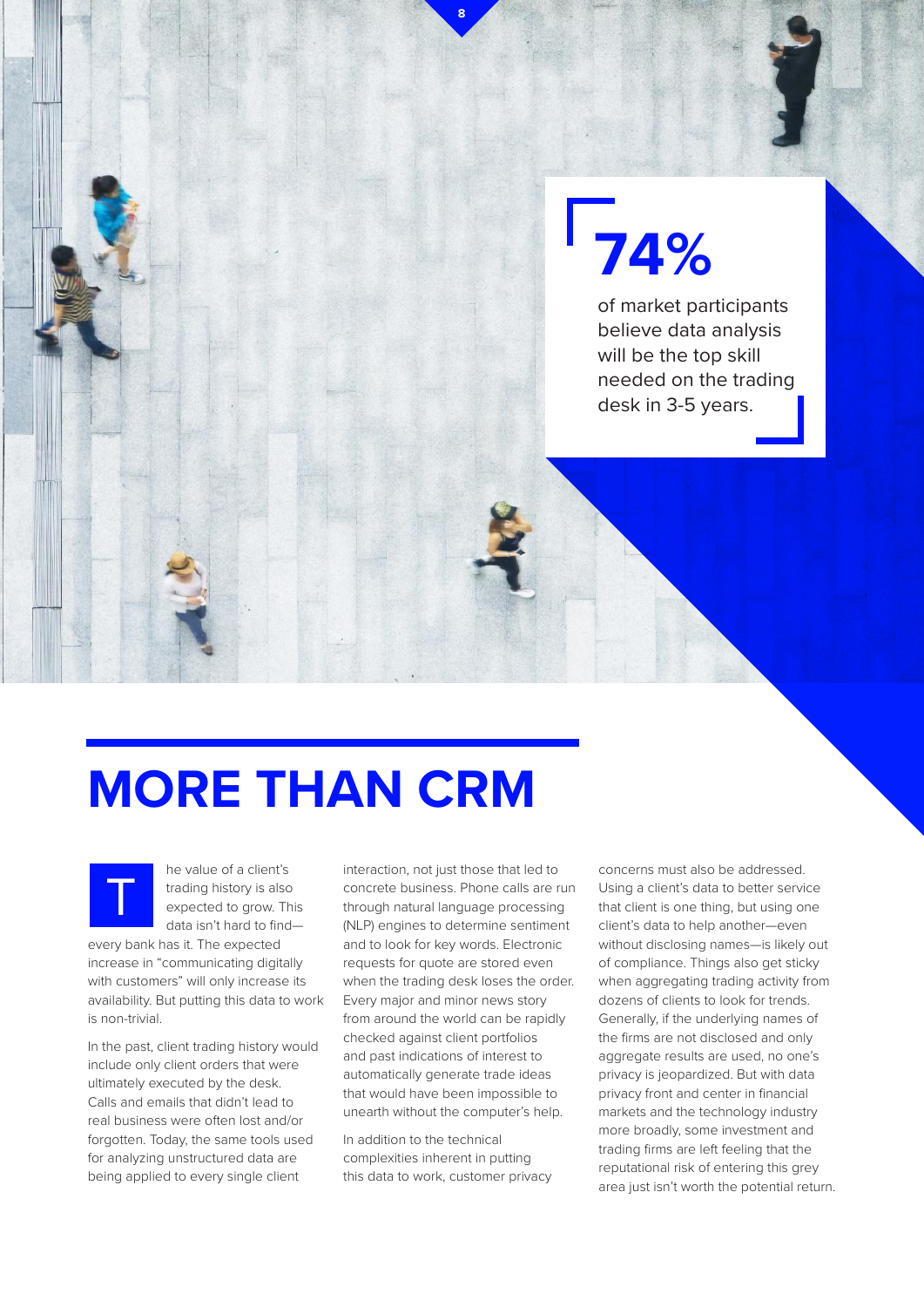## **DATA SOURCING**



hile financial firms generate a tremendous amount of data in the course of doing business,

the vast majority of the data they need (and want) to move forward still has to come from the outside. As a case in point, Greenwich Associates data from a February 2019 study found that buy-side trading desks, on average, spend 55% of their technology budgets on market data terminals and data feeds, equating to \$1.5 billion annually. Clearly, the return on investment is high—otherwise, dedicating more than half of the budget to data would not be feasible, especially with management fees that get lower and lower each month.

Market participants believe that the large financial markets data aggregators will continue to act as the primary source of data for trading desks. Finding, ingesting, normalizing, aggregating, and then redistributing data around the world with near 100% accuracy, with up-time and latency sometimes counted in the microseconds, is no small feat. And the largest financial institutions often prefer to get most, if not everything they need in a single place. So even as the importance of alternative data grows and the sources of that data diversify, the largest data providers will still act as the market's de facto aggregators. Meeting those requirements requires scale and expertise that is often hard for smaller firms to accomplish.

**9**

That said, cloud computing and easier access to data has allowed smaller firms to find their niche—whether it be for certain data types or certain markets—by offering "boutique" services to a focused group of users. While a small few will grow to the size of the incumbents, all help the industry push forward new ideas and increase competition to be sure the end user continues to see additional value from what they receive.

It is impossible to talk about data sourcing without discussing exchanges and trading venues. The bids, offers and last trade prices so sought-after by trading desks are the result of trading done on these platforms, making them the true source of so much of what the market consumes.

This ties back to the expected increase in value of direct data feeds in the coming three to five years. As more over-the-counter markets, such as corporate bonds, government bonds and foreign exchange, adopt electronic trading, the amount of data generated by trading venues will see increasingly exponential growth. The growth will come from not only the sheer volume of transactions and offers to trade on any given day, but also from the number of trading venues facilitating these interactions around the world.

> Buy-side trading desks, on average, spend 55% of their technology budgets on market data terminals and data feeds, equating to \$1.5 billion annually.

#### **PRIMARY SOURCE OF CAPITAL MARKETS DATA IN NEXT 3–5 YEARS**



Note: Based on 98 respondents. \*e.g., Bloomberg, Factset, Refinitiv Source: Greenwich Associates 2019 Future of Trading Study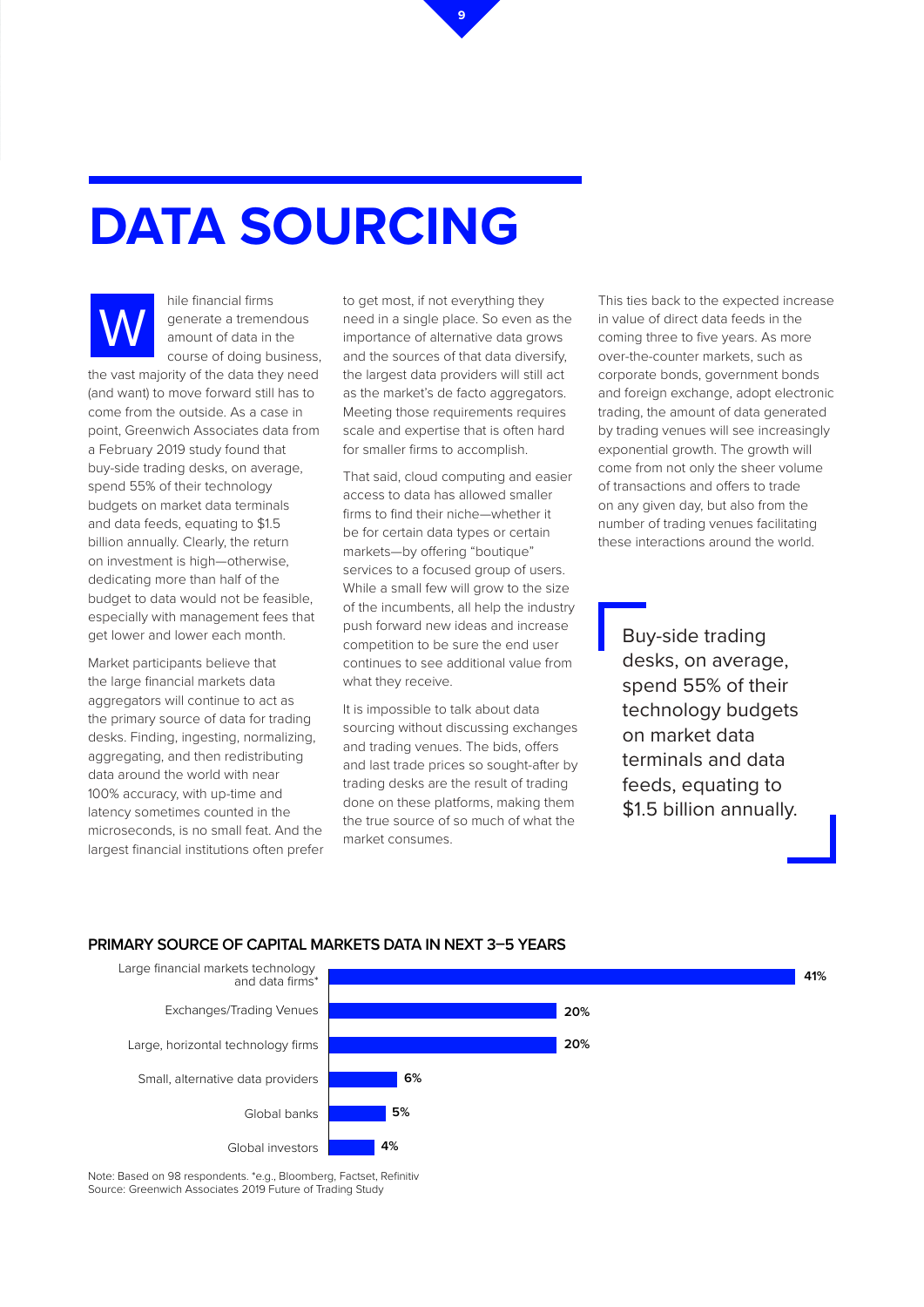### **THE FUTURE OF DATA IN TRADING**

uccess in trading is rooted in data. Finding it, analyzing it and putting that analysis to work

allows traders on the buy and sell side to achieve best execution and ultimately meet their broader business goals. Data coupled with transaction cost analytics (TCA) then allows those same traders to measure the results using analytics, with that data then fed back into the process as it starts again.

This virtuous cycle also allows for increased automation industrywide. Auto-responding to a request for quote

or executing a trade with no human intervention requires tremendous amounts of data to enable the computer to make decisions that, until recently, were left up to the humans. Every time that automated task occurs, more data is captured about the situation in which the trade was executed and whether or not it achieved the desired outcome, which makes the machine even "smarter" the next time around. To that end, we expect automation to be a huge source of new data going forward, leading to only more automation. S<br>
S<br>
S<br>
S<br>
S<br>
Tooted in data. Finding it, intervention requires tremendous<br>
analyzing it and putting<br>
that analysis to work<br>  $\overline{a}$  computer to make decisions that<br>  $\overline{a}$  automation

**10**

automation to be a huge source of new data going forward, leading to only more automation.

### Where Market Data Comes From

Greenwich Associates data shows that most market participants expect large financial market data aggregators to continue acting as their primary data source. It is important to remember, however, that market data originates from bids, offers and/or trades between banks and broker-dealers or banks, broker-dealers and investors. Exchanges, trading venues and market data aggregators keep track of these millions of transactions, ultimately making them consumable by those same market participants. So while only 5% of those in this study believe they will begin ingesting data directly from banks, the majority actually will—simply through an intermediary.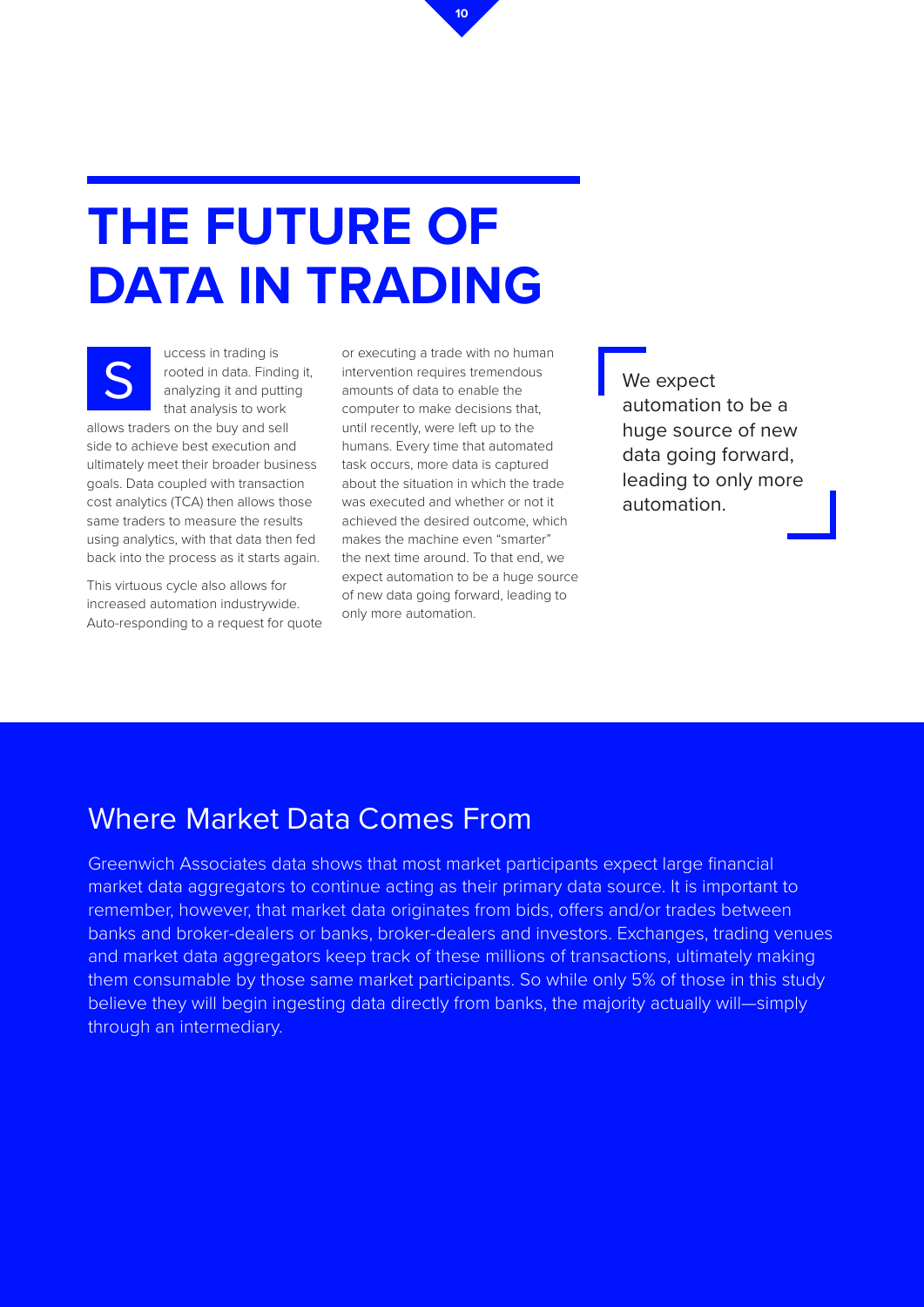

## **CONCLUSION**



one of these data-related challenges are easy, of course. Putting in place the right people, partners

and processes to achieve these goals is wrought with complexity and tradeoffs. In fact, in the next and final piece of research in this series, we'll examine the human element of the future of trading and examine the impact of technology on data not just on the industry, but on the careers of those that keep the markets moving.

Thankfully for the industry, however, the amount of quality choices available to solve these and other data-related problems is as high as it has ever been. What is considered normal today would have been seen as leading edge only five years ago. This fact should instill excitement in everyone about what the next three to five years will bring.